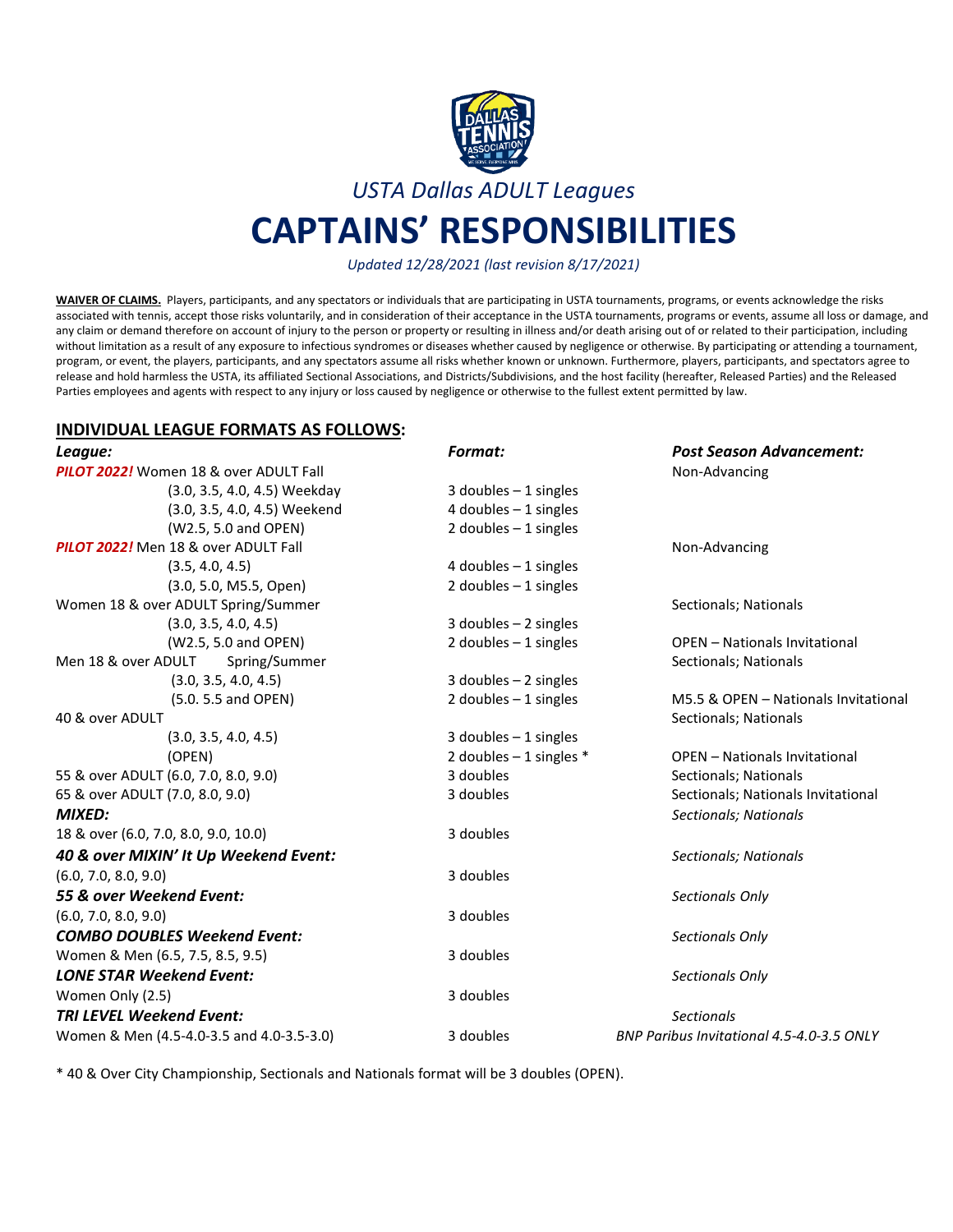## **RESPONSIBILITIES OF THE HOME TEAM CAPTAIN:**

- 1. It is the CAPTAIN'S responsibility to confirm their *HOME* courts with Facility Managers prior to requesting a USTA ADULT League Team Number with the Dallas Tennis Association (DTA). Captains should work directly with Facility Managers to best understand their policies and procedures. The DTA will proceed under the assumption that ALL captains have followed this guideline when assigning Team Numbers at the beginning of EVERY ADULT League season.
- 2. *HOME* team captain should communicate any COVID Match Protocol and Safety Guidelines that their facility follows with *VISITING* team.
- 3. The *HOME* team captain should determine the time courts are available and contact the *VISITING* team captain at least five (5) days prior to the match with the scheduled match time and accurate, up-to-date directions to the site.
- 4. Reserve the appropriate number of courts for two hours. *HOME* captains are responsible for making sure assigned courts are playable and meet the USTA court requirements as stated in *Friend at Court* available on the USTA website at www.usta.com. For example, appropriate net height, removal of any obstacles that might be considered a hindrance, etc…
- 5. *HOME* team provides the appropriate number of cans of new USTA approved yellow balls.
- 6. Match Times:

**Saturday ADULT League only:** Any time between 9:00am and 4:00pm is an acceptable start time for the Saturday League. **Sunday ADULT Men's League only:** Matches should not be scheduled before 11:00am unless both captains agree to an alternate time.

**Women's ADULT Spring/Summer League:** Any time between 9:00am and 1:00pm is an acceptable start time for the *Weekday* League. Any time between 9:00am and 4:00pm is an acceptable start time for the *Weekend* League.

**Women's ADULT Fall/Winter Leagues:** Any time between 9:30am and 11:30am is an acceptable start time for the *Weekday* Leagues and any time between 10:00am and 2:00pm is an acceptable start time for the *Weekend* Leagues, unless both captains agree to an alternate time.

**18 and over MIXED:** All matches are to start between 5:00pm and 6:00pm, unless both captains agree to an alternate time. **55 and over MIXED:** Matches should not be scheduled before 3:00pm unless both captains agree to an alternate time.

## **RESPONSIBILITIES OF** *BOTH* **CAPTAINS:**

- 1. Captains should verify players' eligibility prior to the start of the season. Players MUST BE registered on TENNIS LINK prior to match start time to be considered eligible for play.
- 2. Match play should begin at the designated START TIME.

## *As per the 2022 USTA Dallas Rules & Regulations:*

*7H.* Match play must begin no later than 15 minutes after the designated start time per the 15-minute default rule. No line shall begin play before the 15-minute default time has passed unless all players from the higher singles/doubles positions are present. Defaults must be from the bottom up. (i.e.: Line 2 singles or Line 3 doubles if players are not available at the start of the match.) Doubles teams are to be moved up as a pair.

## *PENALITIES FOR LATE ARRIVAL:*

The penalties for late arrival (0-5 minutes/1 game & loss of toss, 5-10 minutes/2 games & loss of toss, 10-15 minutes/3 games and loss of toss, 15:01 minutes/default). These penalties apply to physically being on court not just on site.

3. There is NO COACHING allowed during USTA league/post season play.

## *As per the 2022 USTA Dallas Rules and Regulations:*

*7K.* Coaching is NOT allowed during USTA League or Championship play.

4. Blank scorecards are available through TENNIS LINK.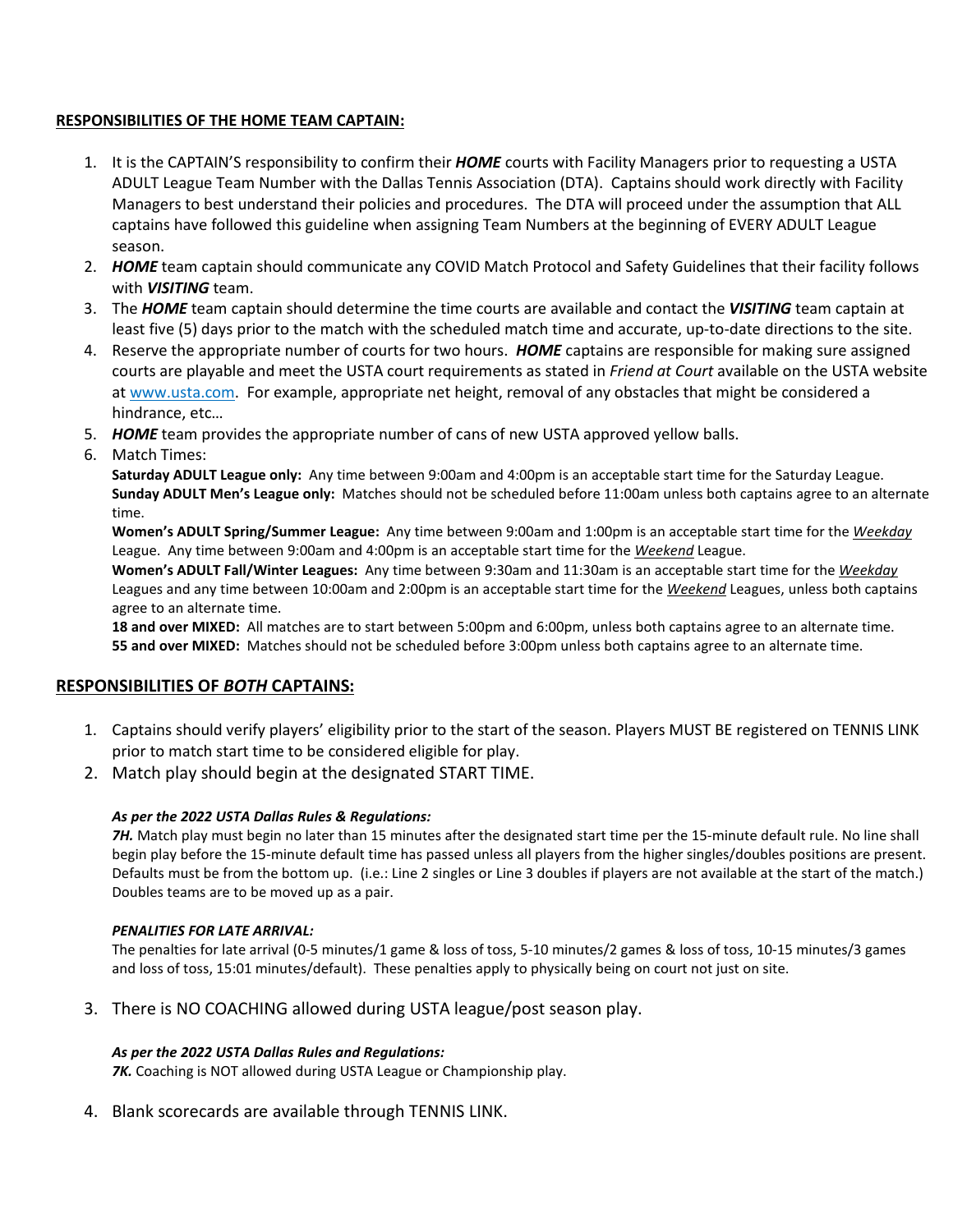Visit [http://tennislink.usta.com/leagues.](http://tennislink.usta.com/leagues) Click on *"Record a Score"* located under **My Quick Links** on the right. Enter your match number. Scroll to the bottom and click on *"Print Blank Scorecard"*.

GREAT NOTE: Scorecards printed off Tennis Link for matches will include both teams' most up-to-date rosters. **Captains are responsible for verifying player eligibility prior to match play.**

5. Rosters must be exchanged at the designated match time. Teams are encouraged to field players in order of strength.

#### *As per the 2022 USTA Dallas Rules & Regulations:*

*7I.* The team captain for each team shall exchange their team line-up simultaneously prior to the beginning of the team match. No substitution may be made in an individual match after the line-up has been presented, except for injury to, illness of a player during warm-up and an eligible replacement can be made within the default time. The substituted player may only take the position of the player whom they are replacing. If the substitution is made during the warm-up, the substitute player is entitled to a five-minute warm-up.

6. Points played in good faith stand. If a disagreement arises on court it should be resolved before play resumes. Detailed information may be found in *Friend at Court "The Code"* available on the USTA website. Match results will stand as played, **NO EXCEPTIONS.**

#### *As per the 2022 USTA Dallas Rules & Regulations:*

Match play and points are to be awarded to the player(s) who physically completed the match. NO EXCEPTIONS. Players may not be substituted during Score Entry on USTA TENNIS LINK nor may match results be altered. This will result in an AUTOMATIC Forfeit/Team Default, noted in rule #10. Both captains and players involved will be removed from USTA Dallas ADULT League play indefinitely.

7. Enter scores utilizing TENNIS LINK at<http://tennislink.usta.com/leagues> within 12 hours of a completed match. Either captain may enter match results on to TENNIS LINK.

#### *As per the 2022 USTA Dallas Rules and Regulations:*

*9A.* Within 12 hours of a completed match BOTH CAPTAINS are responsible for entering scores using USTA TENNIS LINK. The first captain (or designated team member) to log on will enter the scores and the second captain (or designated team member) to log on will confirm or dispute the already reported results. In the event of a disputed score, contact the DTA office with the details at leagues@dta.org.

8. Change/Edit to Scorecard:

When requesting a change or edit to a scorecard, please email Local League Coordinator at leagues@dta.org and copy the opposing captain with the following information:

- (1) Match #
- (2) Detailed Description of requested change/edit.
- (3) Both captains must agree to the requested change/edit via email prior to TENNIS LINK being updated.
- 9. Make up Matches due to Rain/ Championship Advancement/Extreme Weather should be determined and follow the guidelines as set in the 2022 USTA Dallas Rules and Regulations, #8A-G.

*\*\*\* Should teams be faced with inclement weather on the date of the scheduled make up match, teams have 7 days from that date to reschedule unless late in the season at which time the DTA will set a completion deadline.*

10. Inclement Weather Guidelines.

#### *As per the 2022 USTA Dallas Rules and Regulations:*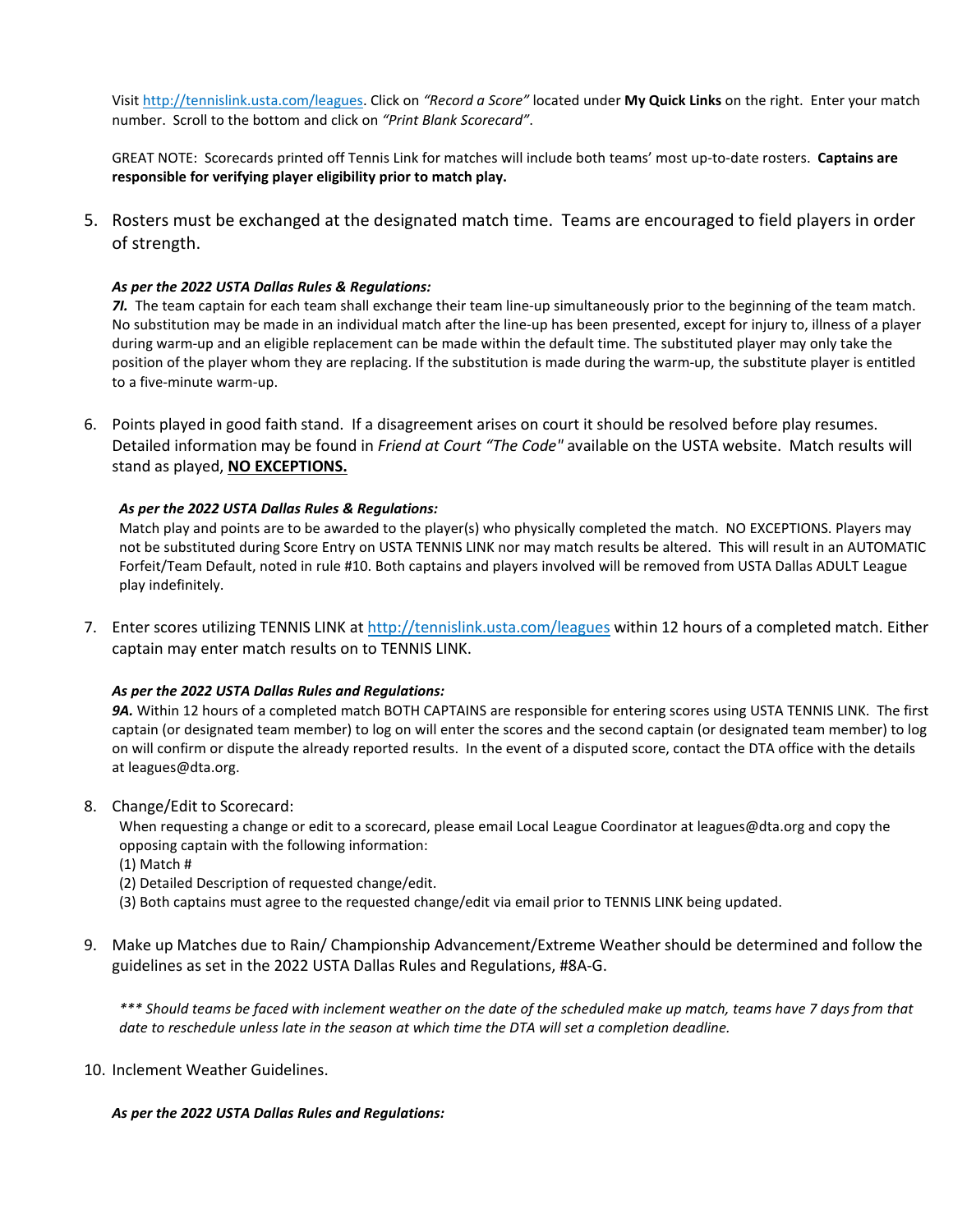8D. Extreme Weather Conditions. The HOME Captain determines the conditions at the match site and is responsible for notifying the VISITING Captain NO MORE THAN two (2) hours prior to match start time on the SCHEDULED DAY OF THE MATCH. Both captains should verify through www.weather.com. The following weather conditions may subject a match to be rescheduled: (1) If the actual temperature is 35 degrees or below at the time match is scheduled to begin play.

(2) The actual temperature is 105 degrees or higher at the time match is scheduled to begin play.

If either of the above extreme weather conditions exist, either captain may reschedule the match. Once the match has started, it must be completed.

- 11. Do not default the majority of lines. If your format calls for 5 lines, you must play 3 of the 5 lines. If your format calls for 3 lines, you must play 2 of the 3 lines, etc… Teams who do not field the majority of lines during a match will be held to the penalty as outlined in the 2021 USTA Dallas Rules and Regulations, #10A.
- 12. Captains should READ and KNOW DTA and USTA League rules so that you are prepared for any situation that may arise.
- 13. All players are responsible for their own water during the match.

## **Post Season Play:**

1. The DTA and your fellow captains are expecting to play all lines throughout the entire weekend event. Should your team default 2 lines in one (1) match or more than 2 lines over the entire CITY CHAMPIONSHIP, your team may be subject to potential disciplinary actions to be determined by the CITY CHAMPIONSHIP Grievance Committee. This applies even if matches are rescheduled due to inclement weather conditions. For W2.5 and NTRP 5.0+ this applies if more than 2 lines over the entire CITY CHAMPIONSHIP.

#### *As per the 2021 USTA Dallas Rules and Regulations:*

10. FORFEITS/Team Defaults: 10A. Forfeits start from the lowest singles or doubles lines.

2. Designated Format for Post Season Play if faced with Inclement Weather:

#### *As per the 2021 USTA Dallas Rules and Regulations:*

**7M.** When weather or unforeseen circumstances force the DTA League Coordinator to use an alternate scoring format during a local championship event (i.e. League Play Off, City Championship and Weekend Events), Dallas will utilize an 8-game Pro-Set with Ad scoring. If faced with time constraints, the DTA League Coordinator and VP of Leagues will determine the appropriate scoring format, which could include a shorter format.

3. CAPTAINS are responsible for managing their rosters with regards to players on multiple teams at the same NTRP Level or another city.

#### *As per the 2022 USTA Dallas Rules and Regulations:*

**4D.** It is the responsibility of the captain to know if they have any players that qualify for championship play on more than one team within the same division\*. A player who will be attending Sectionals with a team from another local league is not eligible to participate in USTA Dallas playoffs in the same division.

4. For Sectionals and Nationals Advancing Leagues...

Captains, if you have a player on your team who has **ALREADY QUALIFIED and PLANS TO REPRESENT/PLAY** for a team that **IS NOT DALLAS**, they SHOULD NOT step on court/hit a single ball for your team during Dallas' Post Season Play (League Play Offs/CITY CHAMPIONSHIP). Any player who participates in Dallas' Post Season Play is considered by the DTA committed to your DALLAS TEAM AS LONG AS THE DALLAS TEAM IS IN THE RUNNING FOR A NATIONAL CHAMPIONSHIP. The DTA follows Section and Nationals Play for DALLAS' ADVANCING TEAMS and will file a Grievance against any player(s) who play for another city during Sectionals or Nationals while their DALLAS TEAM is still in the National Championship progression.